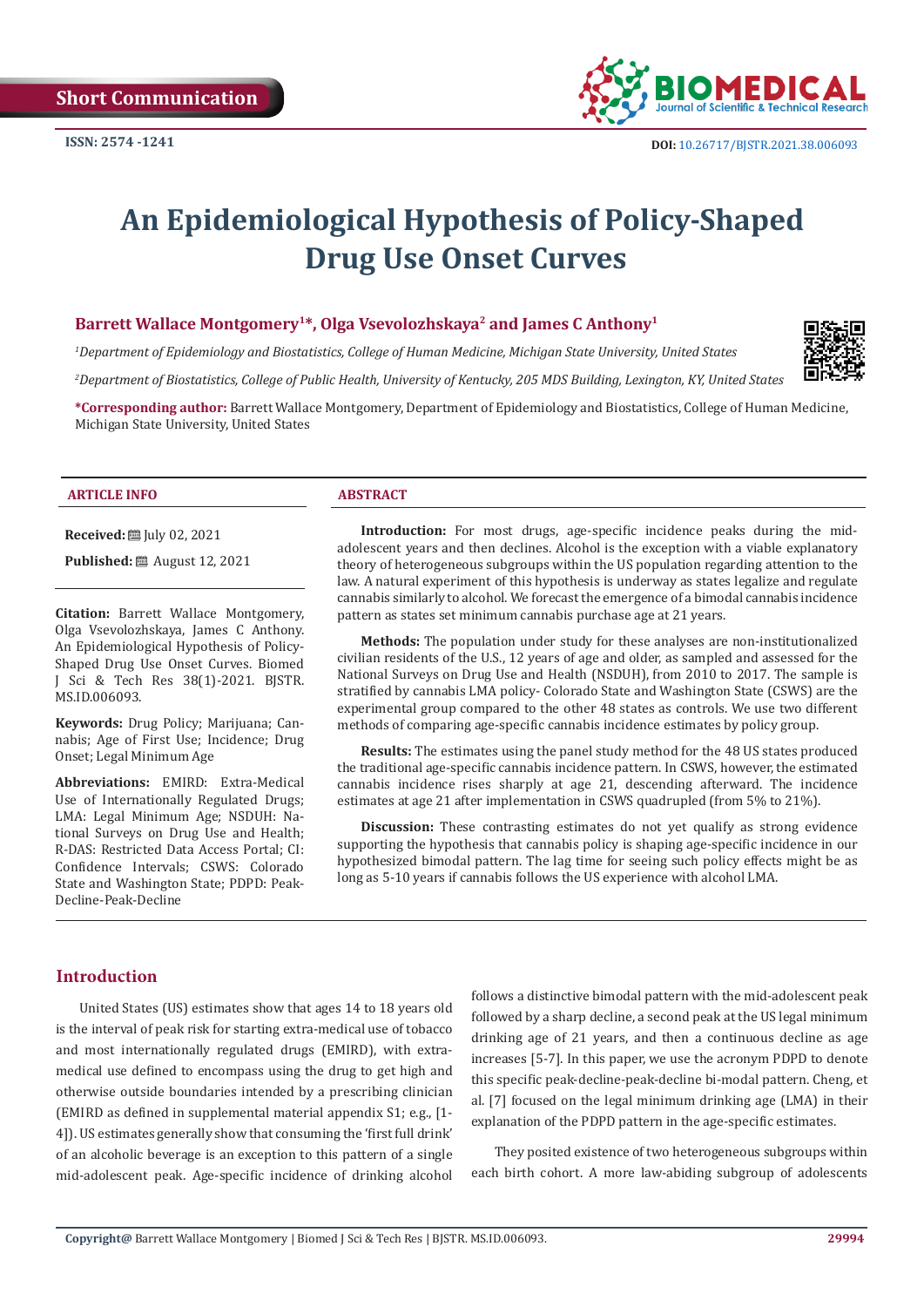might tend to delay onset of drinking a 'first full drink' until LMA is reached at age 21 years. Another subgroup of cohort members give less attention to the LMA policy, with drinking onset soon after the first chance to try [i.e., first alcohol exposure opportunity, as discussed by Chen, et al. [8]]. If this hypothesis is correct, readers in countries with no LMA policy might find no bimodal pattern (cf. [9]). With respect to cannabis, a natural LMA experiment is underway in the United States, with some jurisdictions setting cannabis LMA at age 21 years [10]. If Cheng and colleagues are correct, the age-specific incidence patterns in these jurisdictions might shift, eventually, toward the bimodal pattern seen for alcohol. In this short communication, we present starting estimates on this policy topic as a forecast of what might become a congruent PDPD pattern for age-specific cannabis incidence rates. Our results depict recent age-specific cannabis use incidence patterns in Colorado and in Washington State by year, each with age 21 LMA for cannabis, and we compare incidence rates in states with no cannabis LMA [11,12].

## **Material and Methods**

For this epidemiological study, the population was specified to include non-institutionalized US civilian residents, sampled and assessed for successive National Surveys on Drug Use and Health (NSDUH), 2010 through 2017. These NSDUH cross-sectional surveys were conducted with multistage area probability sampling to draw state-level representative samples and to over-sample 12-to17-year-olds, with overall interview participation levels of 67%-75%, slightly lower than corresponding levels for the 12-to-22-year-olds in this study's sub-samples. Standardized audio computer-assisted self-interview modules assessed month and year of first cannabis use, from which age-specific incidence rates can be estimated from the NSDUH Restricted Data Access portal (R-DAS). The R-DAS portal provides analysis weights and variance estimate capabilities for state-specific and national estimates and 95% confidence intervals (CI).

For this research, the primary estimate is age-specific firsttime cannabis use (incidence), calculated as  $\psi = X_r / N_r$ , where  $X_r$  is the number of individuals starting to use cannabis within the 1-12 month interval before assessment, age-by-age, and  $N_r$  is all persons who had not started using cannabis before that interval, stratified by cannabis LMA policy. Estimates described in this report are not readily available in R-DAS. The estimated prevalence rates (  $p_1 = X / N$ , where N is the total projected population size) and the estimated proportion of the population at risk ( $p_2 = N_r/N$ ), with the corresponding standard errors can be obtained. We note that the incidence can be calculated in term of  $p_1$  and  $p_2$  as:

$$
\psi = \frac{p_1}{p_2} = \frac{X_r / N}{N_r / N}.
$$

The corresponding variance can be calculated using the standard statistical procedures as:

$$
Var(\psi) = \frac{1}{p_2^2} Var(p_2) + \frac{p_1^2}{p_2^4} Var(p_1).
$$

Furthermore, we discovered that R-DAS estimates can often be produced for the entire population of interest (e.g., age-specific cannabis incidence over all 50 states), and for a sub-population that includes a relatively large, unweighted numerator and denominator (e.g., first-time cannabis use in every state except Colorado and Washington). Nevertheless, estimates for the other subpopulation (e.g., age-specific cannabis incidence in Colorado or Washington) may often be suppressed due to privacy concerns. In the instance when two sub-populations can be considered mutually exclusive, we have developed a method for estimating the suppressed output "by hand" (Vsevolozhskaya, et al. 2014). Specifically, if we let  $\psi$  be the incidence of cannabis use in all 50 states, and  $\psi_{\text{CW}}$  be the incidence of cannabis use in every state except Colorado and Washington, we can estimate the suppressed output as:

$$
\psi_{CW} = \frac{N}{N - N_{\text{NCW}}} \psi - \frac{N_{\text{NCW}}}{N - N_{\text{NCW}}} \psi_{\text{NCW}},
$$

Where N is the projected population size in all 50 states and  $N_{N\text{CW}}$  is the projected population size in every state except Colorado and Washington. Then, the corresponding variance of can be calculated as:

$$
Var(\psi_{CW}) = \left(\frac{N}{N - N_{NCW}}\right)^2 Var(\psi) - \left(\frac{N_{NCW}}{N - N_{NCW}}\right)^2 Var(\psi_{NCW})
$$

Given Colorado State and Washington State (CSWS) LMA policies implemented in 2014, we looked for PDPD patterns during 2010 through 2017 using two approaches. The first approach involved a panel study method with sample restriction to participants in the birth cohort born in either 1995 or 1996, successively re-sampled to secure a new sample each year. The panel approach has constrained statistical power, given its focus on that one birth cohort. The second approach is more tightly focused on what happens at age 21 years. The expectation is that cannabis incidence at age 21 years in CSWS will show an increase, versus relatively stable cannabis incidence at age 21 years in the other 48 states.

#### **Results**

#### **Panel Study Approach**

Figure 1 shows cannabis incidence estimates based on the panel study approach restricted to the 1995-96 birth cohorts, with state contrasts based on cannabis LMA policies. No PDPD bimodal pattern is seen for the non-LMA policy states (red lines). A hint of bimodality is seen in the CSWS data (blue lines), sufficient to motivate our proposed plan to analyze the more complete NSDUH sample data that is being withheld until after the COVID pandemic has ended, but not yet with statistical precision to warrant firm conclusions (Figure 1).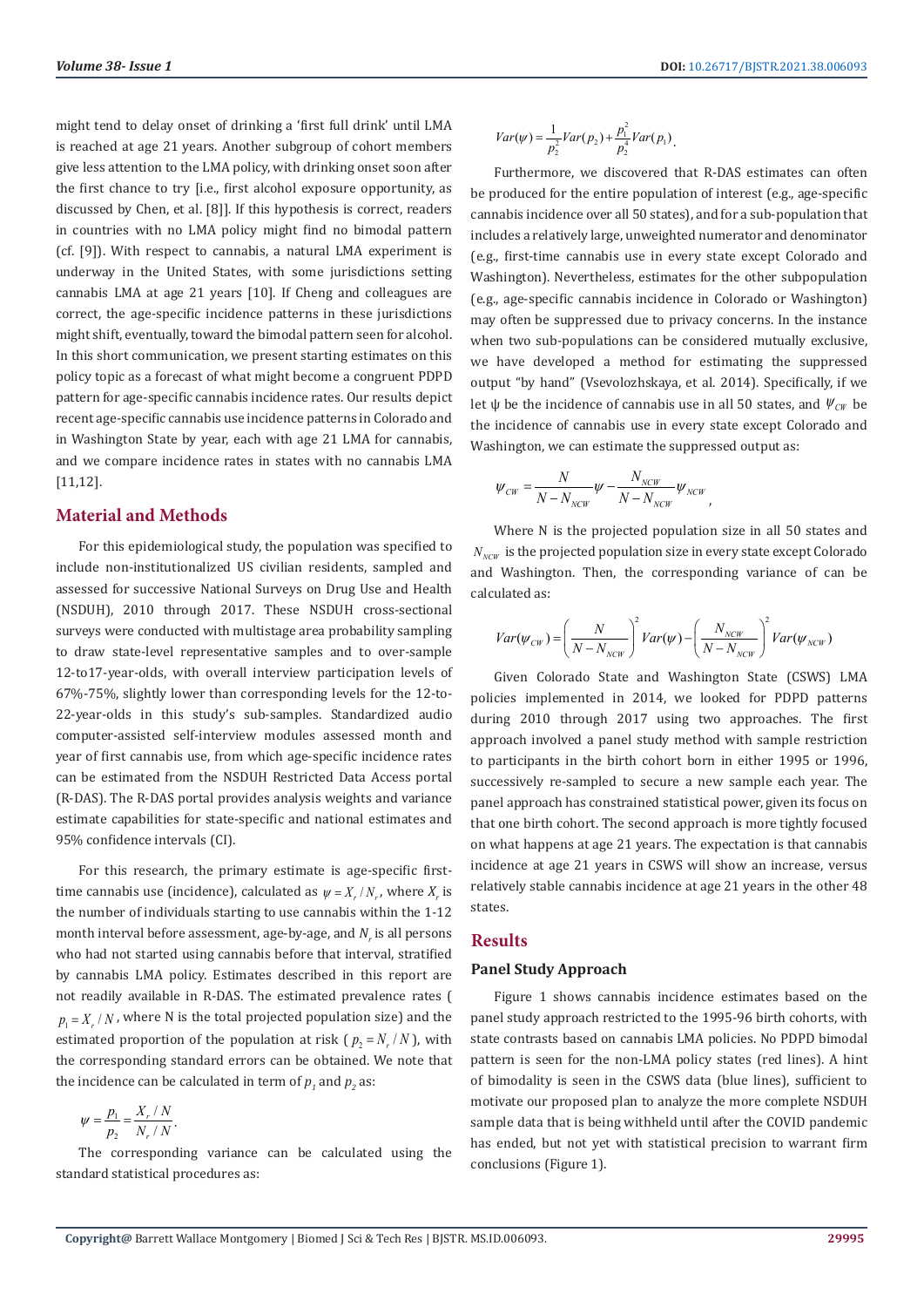

**Figure 1:** Trends in past year cannabis incidence by age in CSWS and all other states in the US, 2010-2017.

# **LMA-Stratification at Age 21**



**Figure 2:** Trends in cannabis incidence at age 21 in CSWS and all other states in the US, 2010-2017.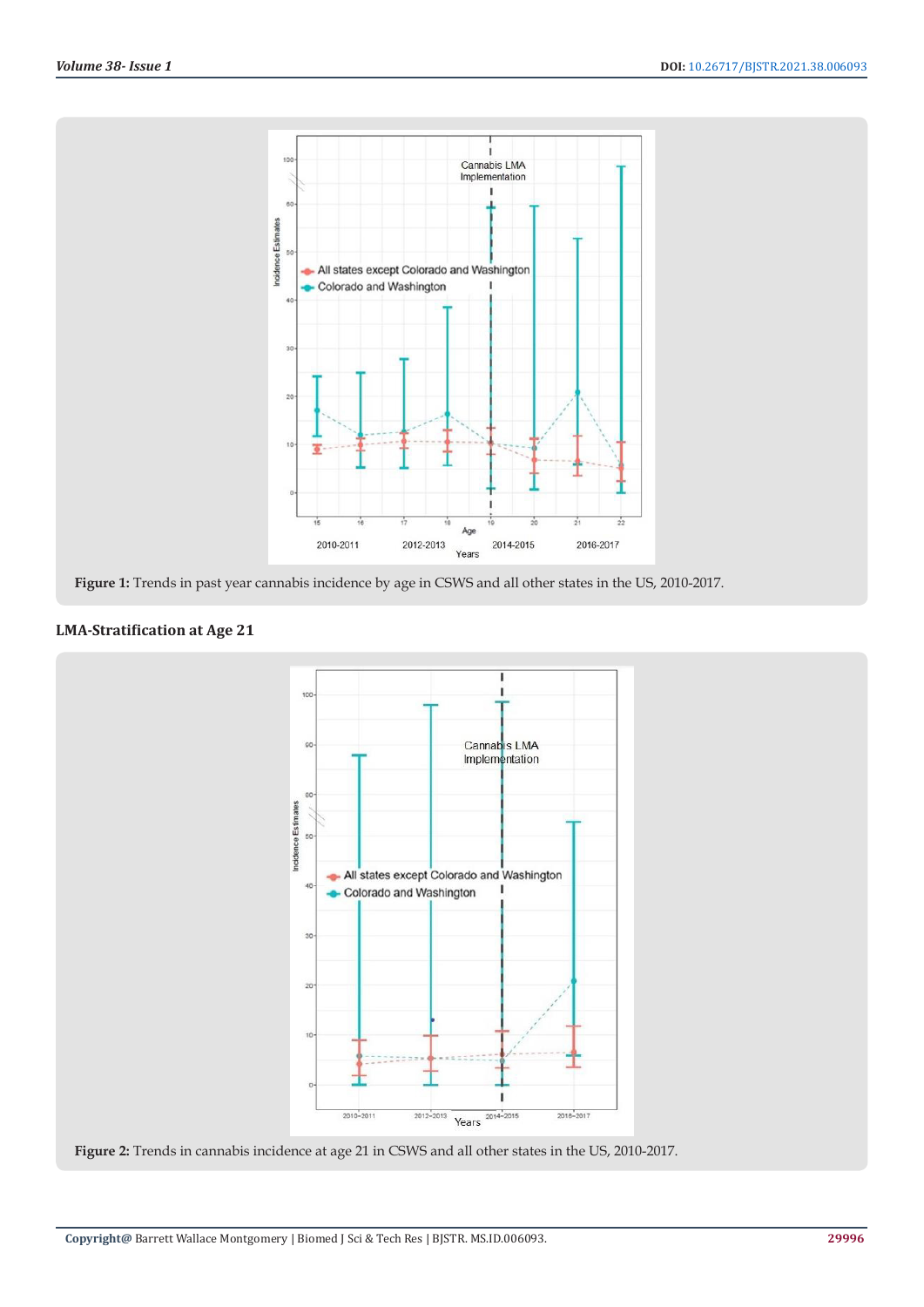Figure 2 shows LMA-stratified year-pair-specific estimated cannabis incidence with focus on the NSDUH participants assessed at age 21. The mean cannabis incidence rate expectation for non-LMA states is relatively stable at about 5% becoming new users. For CSWS, the corresponding estimate is close to the estimate for the other states until after 2014-2015; the rate estimate for 2016-17 is just above 20%. Here, again, the statistical precision of estimates based on the R-DAS datasets is constrained. We must express hope for earlier rather than later access to the larger NSDUH samples and more recent data now sequestered in the restricted data enclaves until the COVID pandemic has ended.

## **Discussion**

In this short communication, we build from the recent alcohol LMA hypothesis offered by Cheng, et al. [7] and we present evidence that a corresponding cannabis LMA hypothesis might deserve attention in future research. Acknowledging constraints on the statistical precision of the cannabis incidence estimates presented in Figures 1 & 2, we look forward to pursuit of this research line once we are allowed to tap the more complete NSDUH data in the now-restricted federal enclaves. In the meantime, readers might be interested to know how an LMA policy might exert an influence on epidemiology's patterns of age-specific incidence rates. In turn, the epidemiologically disclosed age-specific patterns can be used to guide organization and deployment of public health tactics of early outreach and intervention, as well as prevention initiatives intended to reduce hazards of drug use onsets during adolescence and the transition to early adulthood.

Limitations of the research include reliance upon self-reports about age and timing of cannabis onsets as well as uncontrolled confounding between states. In time, the public use dataset sample sizes also will be addressed when the enclave datasets become available, and re-opening of the data enclaves will make it possible to investigate sub-state variations, given that some within-CSWS jurisdictions do not permit retail cannabis sales.

Notwithstanding these limitations, these analyses demonstrate the potential for a large shift in long-standing patterns in age of first use for cannabis in the US. Additionally, the study findings are of interest because the hypothesis that LMA may be shaping agespecific drug use incidence has never been tested. However, the lag time for seeing such policy effects might take 5-10 years if cannabis follows the experience with alcohol legal minimum age in the US [13].

If this pattern continues to develop, there are new public health considerations for this age group as well as the design and implementation of cannabis prevention campaigns. Targeted prevention campaigns for alcohol and tobacco use have been one of the larger successes of public health and prevention, partly due to age-specific and appropriately timed targeting [14,15]. In a deviation from the traditional perspective that early adolescence is the optimal window for prevention, if the hypothesized development of the PDPD pattern continues, public health campaigns that seek to reduce cannabis use may be optimized in separate approaches for the law-ignoring teens who first use cannabis illegally vs. the 21-year-olds who wait until cannabis use is legal for them. Although more research is needed to investigate the theorized policy-induced curve, if a sufficient number of states follow in the footsteps of Colorado and Washington, we may see the age-specific incidences for first time cannabis use begin to resemble the PDPD pattern in the country overall [16,17].

# **Supplemental Appendix**

Supplementary [Appendix 1](https://biomedres.us/pdfs/BJSTR.MS.ID.006093-Appendix.pdf).

## **Supporting Information**

# **Support**

- BWM: MSU Graduate School University Enrichment Fellowship
- ICA: None to declare.
- OV: None to declare.

#### **Conflicts of Interest**

- BWM: None to declare.
- JCA: None to declare.
- OV: None to declare.

#### **References**

- 1. [Kandel DB, Logan JA \(1984\) Patterns of Drug Use from Adolescence to](https://www.ncbi.nlm.nih.gov/pmc/articles/PMC1651682/) [Young Adulthood: 1. Periods of Risk for Initiation, Continued Use, and](https://www.ncbi.nlm.nih.gov/pmc/articles/PMC1651682/) [Discontinuation. Am J Public Health 74\(7\): 660-666.](https://www.ncbi.nlm.nih.gov/pmc/articles/PMC1651682/)
- 2. [Labouvie E, Bates ME, Pandina RJ \(1997\) Age of first use: its reliability](https://pubmed.ncbi.nlm.nih.gov/9391924/) [and predictive utility. Journal of Studies on Alcohol 58\(6\): 638-643.](https://pubmed.ncbi.nlm.nih.gov/9391924/)
- 3. [Wagner F \(2002\) From First Drug Use to Drug Dependence](https://pubmed.ncbi.nlm.nih.gov/11927172/) [Developmental Periods of Risk for Dependence upon Marijuana, Cocaine,](https://pubmed.ncbi.nlm.nih.gov/11927172/) [and Alcohol. Neuropsychopharmacology 26\(4\): 479-488.](https://pubmed.ncbi.nlm.nih.gov/11927172/)
- 4. [Substance Abuse and Mental Health Services Administration \(2019\)](https://www.samhsa.gov/data/) [Key substance use and mental health indicators in the United States:](https://www.samhsa.gov/data/) [Results from the 2018 National Survey on Drug Use and Health \(HHS](https://www.samhsa.gov/data/) [Publication No. PEP19-5068, NSDUH Series H-54\). Rockville, MD: Center](https://www.samhsa.gov/data/) [for Behavioral Health Statistics and Quality, Substance Abuse and Mental](https://www.samhsa.gov/data/) [Health Services Administration.](https://www.samhsa.gov/data/)
- 5. [Prescott CA, Kendler KS \(1999\) Age at First Drink and Risk for](https://pubmed.ncbi.nlm.nih.gov/10029209/) [Alcoholism: A Noncausal Association. Alcoholism: Clinical and](https://pubmed.ncbi.nlm.nih.gov/10029209/) [Experimental Research 23\(1\): 101-107.](https://pubmed.ncbi.nlm.nih.gov/10029209/)
- 6. [Dawson DA, Goldstein RB, Patricia Chou S, June Ruan W, Grant BF \(2008\)](https://pubmed.ncbi.nlm.nih.gov/18828796/) [Age at First Drink and the First Incidence of Adult-Onset DSM-IV Alcohol](https://pubmed.ncbi.nlm.nih.gov/18828796/) [Use Disorders. Alcoholism: Clinical and Experimental Research 32\(12\):](https://pubmed.ncbi.nlm.nih.gov/18828796/) [2149-2160.](https://pubmed.ncbi.nlm.nih.gov/18828796/)
- 7. [Cheng HG, Lopez Quintero C, Anthony JC \(2018\) Age of onset or age](https://pubmed.ncbi.nlm.nih.gov/29034527/) [at assessment-that is the question: Estimating newly incident alcohol](https://pubmed.ncbi.nlm.nih.gov/29034527/) [drinking and rapid transition to heavy drinking in the United States,](https://pubmed.ncbi.nlm.nih.gov/29034527/) [2002-2014. International Journal of Methods in Psychiatric Research](https://pubmed.ncbi.nlm.nih.gov/29034527/) [27\(1\): e1587.](https://pubmed.ncbi.nlm.nih.gov/29034527/)